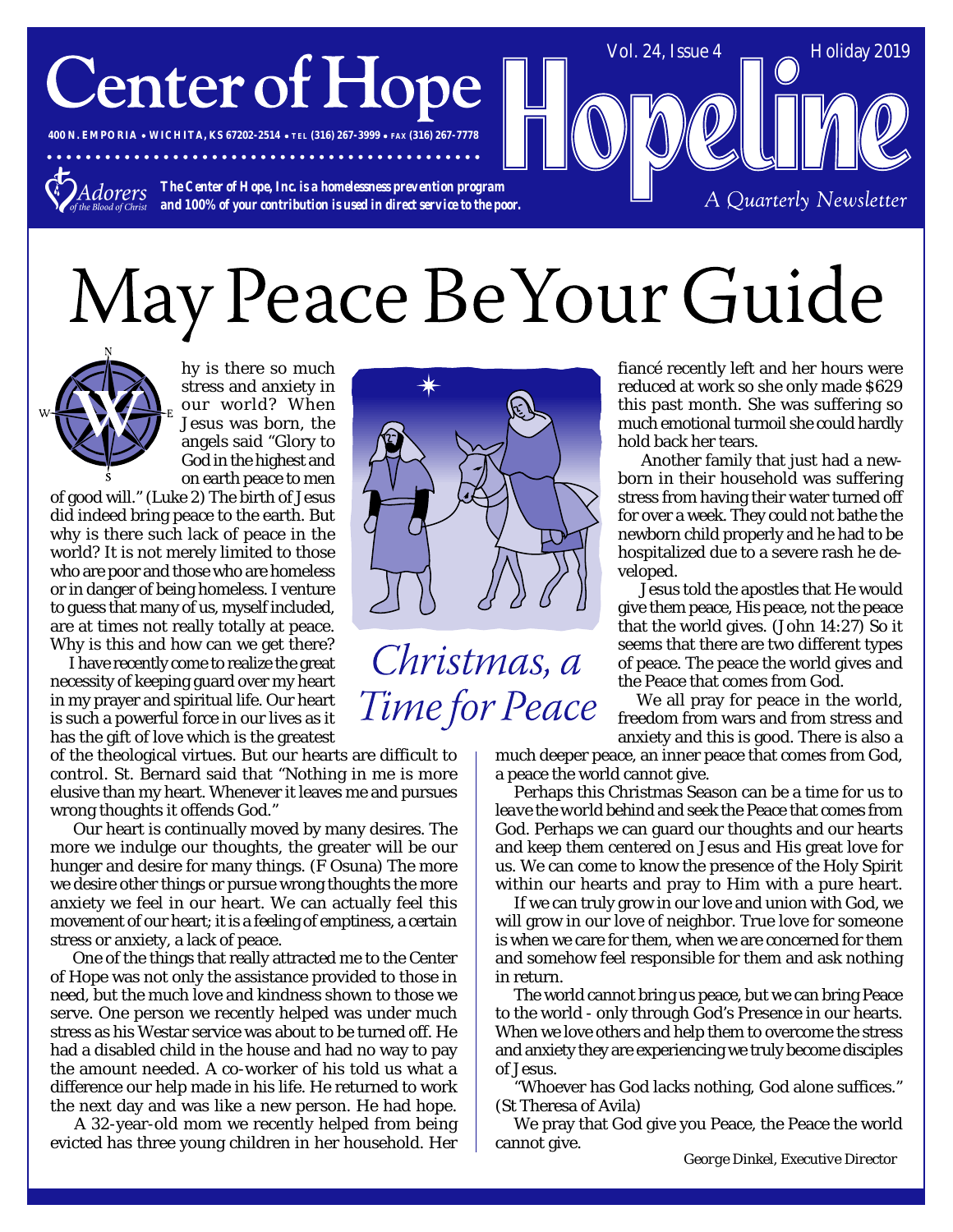**COH Board of Directors:** Chair: J.V. Johnston Vice-Chair: Tom McGrath Secretary: Sr. Janet Rowley, ASC

> **Board Members:** Sandi Baalman Johnnie Bell Holly Dixon Glen Dolezal Jeff Englert Kathy Kehr Sr Angela Laquet, ASC Christopher Magana Angela McCoy Robin Needham Scot Pennington May Ann Rabe Collin Stieben Curtis Warren Joe Warren John Weir Sr. Susan Welsby, ASC Janice Yaeger

**CENTER OF HOPE, INC.** *sponsored by the Adorers of the Blood of Christ* **Executive Director** George Dinkel

> **Staff:** Sr. Becky Balthazor, ASC Jane Hermann Adriana Palma

**Volunteers: ASC Associates** Maralene Balthazor Mary Corrigan Paul Dexter Jerry Dooley Brenda Eck Rebecca Elpers Jerry Ewald Bill Gress Donna Harris Connie Hotze Andrew Jaramillo Victoria Jackson Ann Latta Rachel Lewis Vernon May Carol Meyer Vanessa O'Brien Lisa Oehmke Anthony Osio Marilyn Osio James Ramsey Phyllis Ramsey Lori Rathert Cheryl Reichenberger Sr. Tarcisia Roths, ASC Dian Rusk Mary Santiago Treva Schaffer Sr. Deborah Schovanec, ASC Regis Schulte Eldon Schumacher Elisabeth Sims Barbara Smith Kathy Stone Joe Stuhlsutz Lacey Vess Mary Jobe Waddill Barbara Wattman Larry Webb Linda Webb Marilyn Wells Nicole West Amber Wilson Carolyn Winn Janice Yaeger Patricia Yates

## *Mark Your Calendar!***CENTER OF HOPE**

The Center of Hope Annual Dinner will be Sunday evening, **April 19, 2020** at the Newman University Dugan Library. Our theme for this year's Dinner will be *"Love Anchors the Soul"*. Please plan to attend as your support of this event provides much needed funds for rent and utility assistance. A fast paced evening with fun, food and drinks and a great time to support those in need. We hope to see you there.

 *We are serving the God of peace who one day will unite us in Heaven to enjoy eternity. St. Maria De Mattias*

**Prayer Requests**

*Prayers are an intangible that our clients are in special need of. Please remember our clients in your prayers.*

• Please pray for M, a 21 year old mom with two young children. Her husband is no longer in the household due to domestic violence. She has no income coming in.

• Please pray for R, a 54 year old man who lives with his wife. R was working in a machine shop but had to stop in August due to surgery. He has not been able to return to work and is behind four months on his mortgage and has lost his job.

• Please pray for J, a 40 year old mom with two children. J lost her job after being on maternity leave and is currently looking to find another job. She owes over \$1200 on her electric bill.

• Please pray for A, a 50 year old lady who struggles with a mental disability. Her mom and husband both passed away this past year and she had been living with an aunt but is now homeless and vulnerable.

Please pray for G, a 28 year old mom with three young children. G had been making income as an Uber driver until her car broke down. She currently owes over \$1000 on her electric bill.

Please pray for V, a 20 year old lady who is a high risk pregnancy and currently has no job, no income and owes \$961 on her electric bill.

● Please pray for H, a 41 year old mom who lives with her three children. H has been unable to work after being treated for cancer and having a double mastectomy.

• Please pray for C, a 37 year old lady who lives with her two children. One of the children is disabled. C had to quit her job because of sexual harassment issues and currently does not have sufficient income to cover her expenses. Her water and gas have both been shut off for several months.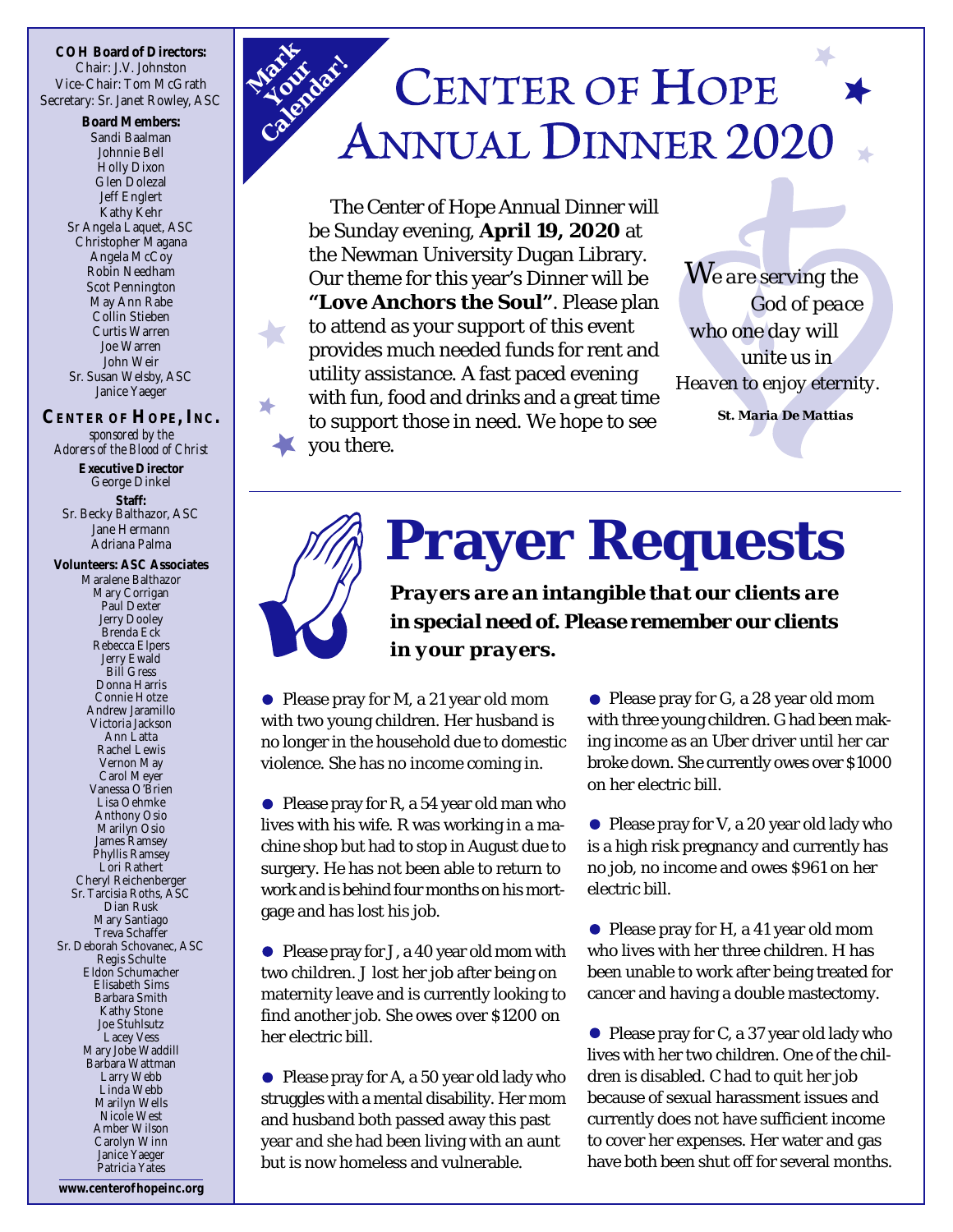

*Center of Hope sees so many families, especially with young children, who are struggling to make it from day-to-day.When the families leave after their visit with a sense of hope, we can't help but think of the Peace brought to the world by the birth of Jesus.*

### A Recent Letter From a Future **Case Management Client**

A friend suggested I call Center of Hope for help. The dread, or fear that I had upon walking in vanished in a lobby full of people all struggling as I was, all of whom wore fatigue from the battle. This room represented all ethnicities and all ages. The wait was short and the intake volunteer named Mary was professional and efficient.

I'm a trained, displaced journalist who was raised in Wichita, raised two children here. I worked at the university and the newspaper. I never expected to find myself here needing help from strangers, with no resources to pull myself through. My mistrust and skepticism was Olympic, and I was reluctant to accept help.

Sr. Becky made my processing easy. She is steadfast and compassionate in her goal, which is to help people like me. She helped me with a long-game plan, immediate assistance and accepted me in her two year case management program to help guide my reintegration into society after surviving cancer and caretaking two parents until they passed. She also gave me a care package containing the best peanut butter and jelly sandwiches and ramen. Hunger is real for the middle class. If it weren't for places like Center of Hope, many lights would shine less brightly.

My Uber driver said, "Oh man, Center of Hope saved me and my three kids last winter. I'm a contractor for contractors and jobs get thin sometimes."

I am profoundly grateful for who you were today, when I was most humbled. I don't know that I'll win this round, but I know you gave me hope. Thanks for that.

Maureen

## **A Prayer from St. Francis**

Lord, make me an instrument of Thy peace where there is hatred, let me sow love where there is injury, pardon where there is doubt, faith where there is error, truth where there is despair, hope where there is darkness, light and where there is sadness, joy

O Divine Master,

Grant that I may not so much seek to be consoled as to console to be understood, as to understand to be loved, as to love for it is in giving that we receive it is in pardoning that we are pardoned and it is in dying that we are born to eternal life.

#### **CENTER OF HOPE RECOGNITION GIFTS**

#### **IN MEMORY OF**

Helen Bergkamp Kenneth Owens Sr. Stella Rosenhamer ASC Joe Stuever, Sr.

#### **IN HONOR OF**

Jim Daniels George Dinkel Carolyn Winn

Amen